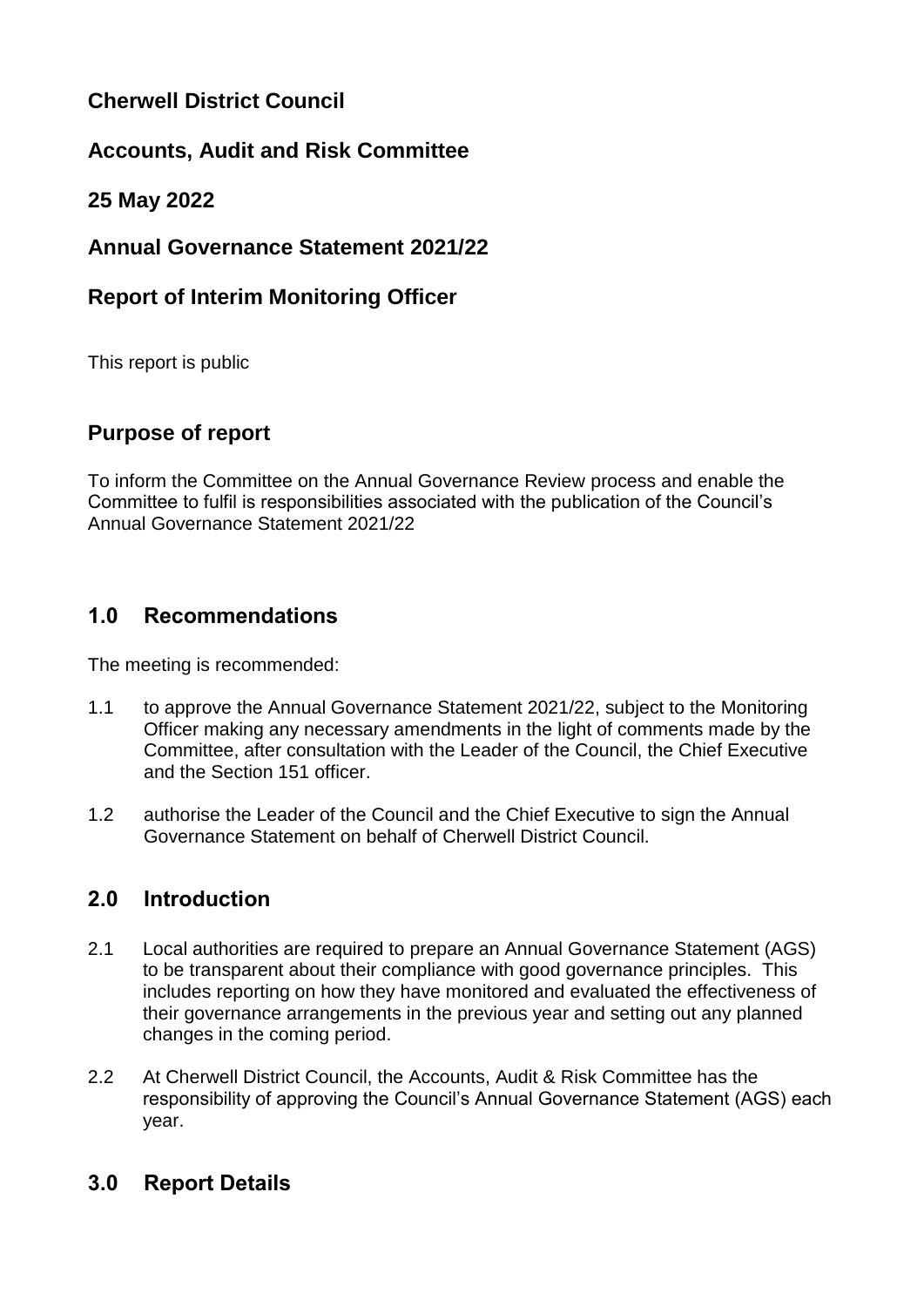#### **Format of the Annual Governance Statement**

- 3.1 The format of the Annual Governance Statement (AGS) reflects the good practice guidance from CIPFA, including their new guidance arising from the coronavirus outbreak. The AGS includes:
	- An *opinion* on the Council's governance arrangements from the Council's senior managers and the leader of the Council
	- A review of the *effectiveness* of the Council's governance arrangements
	- A *conclusion* in relation to the effectiveness
	- A review of the *action plan* from last year's statement
	- An *action plan for 2022/23*
	- An *annex* summarising our governance framework
- 3.2 The AGS has been prepared by the Council's Corporate Governance Assurance Group (CCAG). This is a group of key governance officers, including the Section 151 Officer, the Monitoring Officer and is responsible for monitoring the Council's governance arrangements during the year.
- 3.3 In preparing the AGS, CCAG had regards to a set of thematic corporate lead statements. These corporate lead statements are produced by service leads and describe the governance in place during 2021/22 and highlight areas of focus for 2022/23. CCAG then monitors these throughout the year.
- 3.4 This year CGAG developed a Governance Questionnaire which was circulated to the Council's Extended Leadership Team (ELT). Each ELT member was asked to assess the governance in their area and identify issues of concern and any actions in place.
- 3.5 The Council's Corporate Directors' have been asked to reflect on their own view of the governance within their services during 2021/2022, whilst also having regard to the outcome of ELT's assessment and detail contained in the corporate lead statements, when completing their own Certificates of Assurance.
- 3.6 This AGS is therefore a distillation of several factors. The action plan for 2022/23 highlights certain aspects of governance which the Assurance Group consider requires a particular level of focus this year which might not otherwise be apparent from work regularly reported to the Committee. As such, progress reports on these actions will be reported to the Committee through the year. The AGS is therefore a means of giving the Committee, and the public, visibility on those additional areas.
- 3.7 Other governance and audit activity across the Council will be reported to this Committee through the normal work programmes.

#### **Annual Governance Statement "Opinion"**

3.8 Based on the position outlined in the AGS, the 'Opinion' expressed in the AGS is:

"It is our opinion that the Council's governance arrangements in 2021/22 were sound and provide a robust platform for achieving the Council's priorities and challenges in 2022/23. It is our opinion that this has remained the case during the COVID-19 pandemic; and that despite the challenges posed by this, and the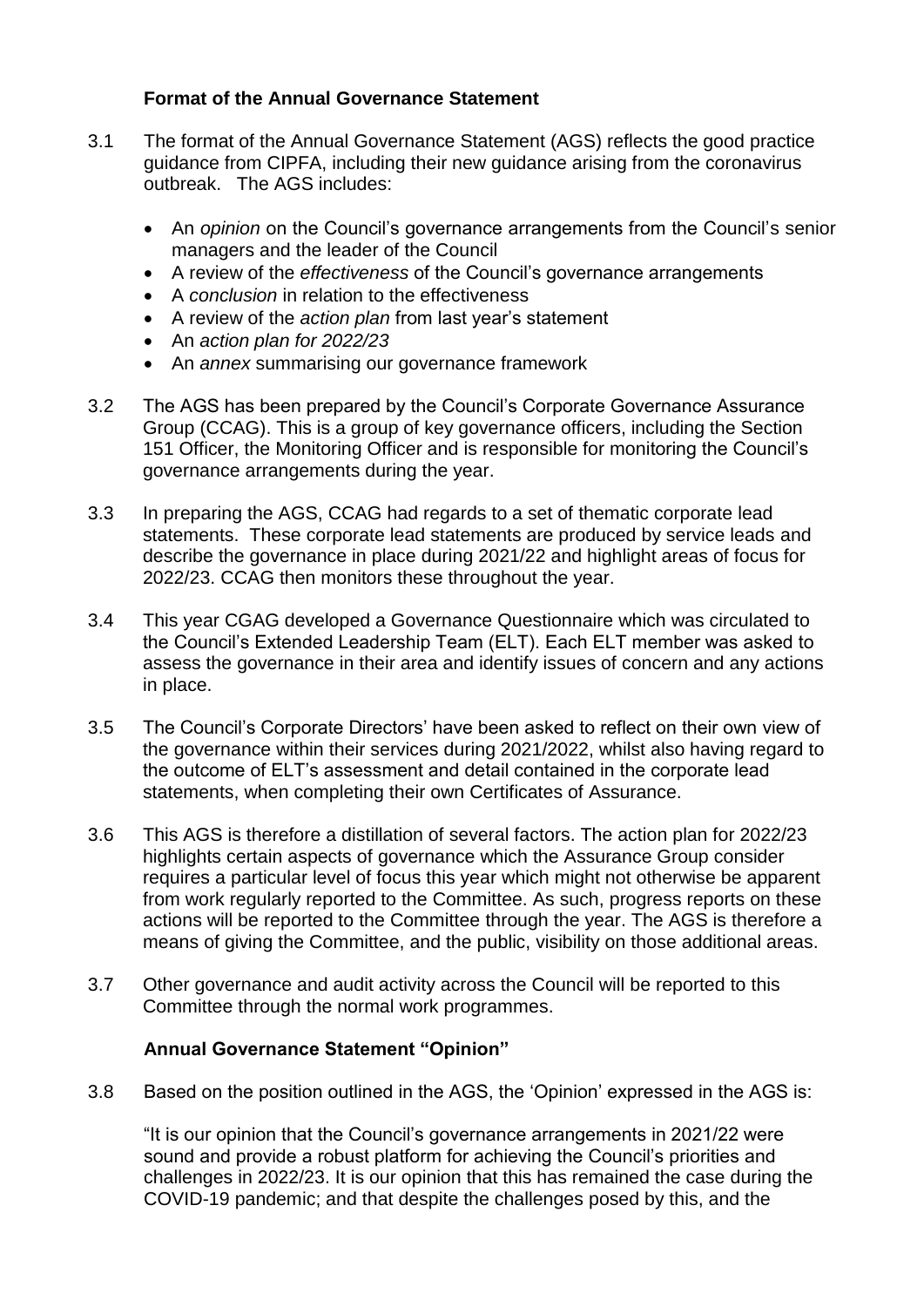decoupling of the Cherwell/Oxfordshire partnership, the Council's governance in dealing with both, and our ability to maintain sound governance throughout, has been effective.

### **4.0 Conclusion and Reasons for Recommendations**

4.1 Local authorities are required to prepare an Annual Governance Statement (AGS) to be transparent about their compliance with good governance principles. This includes reporting on how they have monitored and evaluated the effectiveness of their governance arrangements in the previous year and setting out any planned changes in the coming period.

### **5.0 Consultation**

Extended Leadership Team and Corporate Directors as set out in section 3 of this report

## **6.0 Alternative Options and Reasons for Rejection**

6.1 The following alternative options have been identified and rejected for the reasons as set out below.

Option 1: Not to agree the Annual Governance Statement. This is not recommended as the Council is required to produce an Annual Governance Statement as set out in the Accents and Audit Regulations 2015. The Constitution sets out that responsibility for considering and agreeing the Annual Governance Statement rests with the Accounts, Audit & Risk Committee.

### **7.0 Implications**

#### **Financial and Resource Implications**

7.1 There are no financial implications arising directly from this report.

Comments checked by: Michael Furness, Assistant Director of Finance, 01295 221845 [michael.furness@cherwell-dc.gov.uk](mailto:michael.furness@cherwell-dc.gov.uk)

#### **Legal Implications**

7.2 The Accounts and Audit Regulations 2015 require councils to undertake an annual review of their governance. The Regulations require that an Annual Governance Statement, prepared to fulfil this requirement, should form part of the Council's Statement of Accounts. The report is therefore coming to the Committee to meet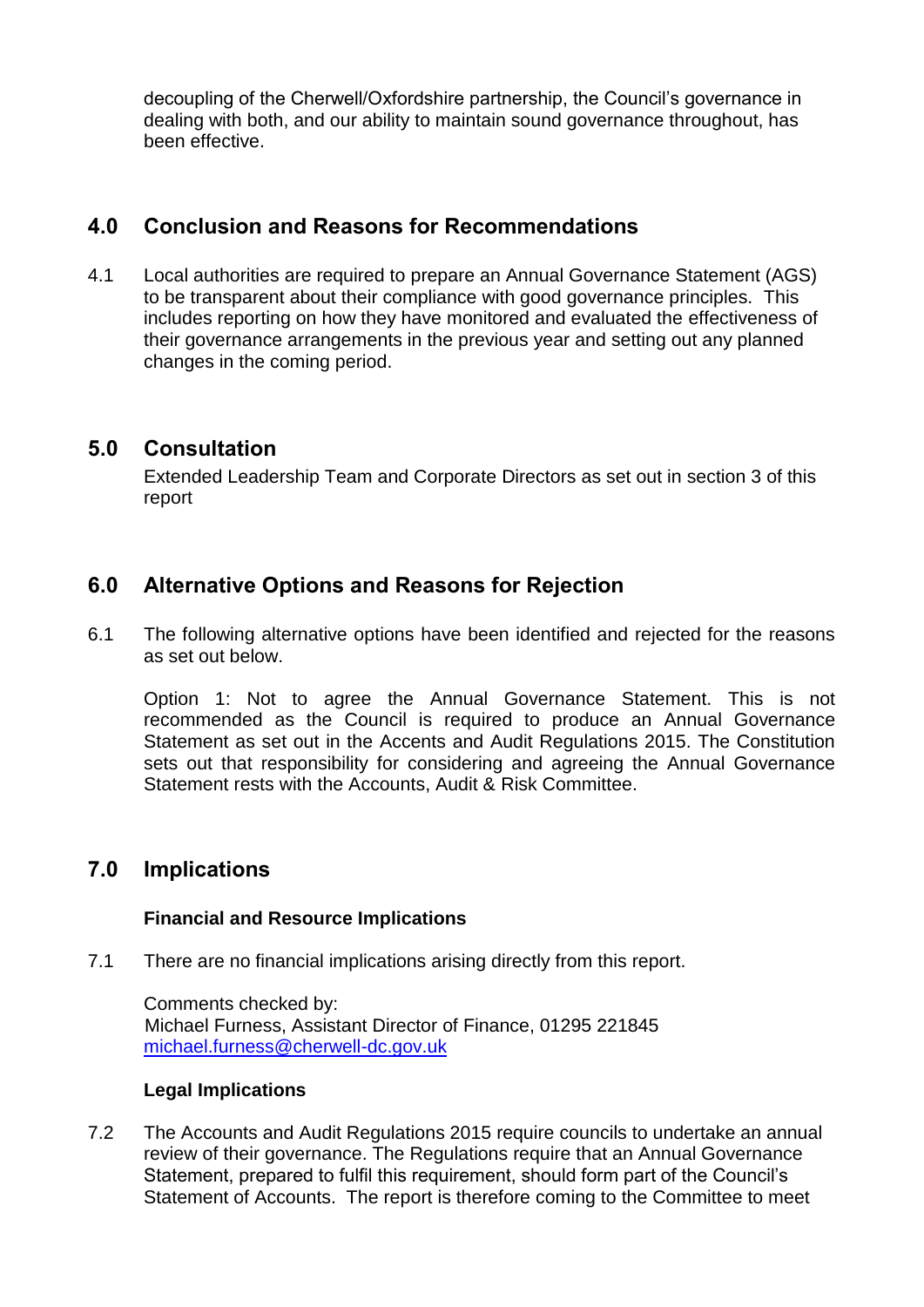this purpose and that timescale. A version of the AGS therefore needs to be approved at this meeting.

7.3 The Regulations also state that the Annual Governance Statement should be prepared in accordance with proper practices. Compliance with the CIPFA guidance (*Delivering Good Governance in Local Government: Framework (2016))* fulfils this requirement. I confirm that the Statement put forward with this report is compliant with that guidance/framework and with the updated guidance issues by CIPFA to address the coronavirus outbreak.

Comments checked by:

Shahin Ismail, Assistant Director Law, Governance & Democratic Services & Monitoring Officer, [Shahin.ismail@cherwell-dc.gov.uk](mailto:Shahin.ismail@cherwell-dc.gov.uk)

#### **Risk Implications**

7.3 A proportionate risk assessment related to the issue and recommendations has been undertaken, in compliance with the Council's decision-making risk management guidance. Failure to compile an Annual Governance Statement would result in non-compliance with statutory legislation and leave the Council open to criticism by External Audit and external stakeholders.

Comments checked by:

Celia Prado-Teeling, Interim Assistant Director – Customer Focus, 01295 221556 [Celia.Prado-Teeling@cherwell-dc.gov.uk](mailto:Celia.Prado-Teeling@cherwell-dc.gov.uk)

#### **Equalities and Inclusion Implications**

7.4 A proportionate equalities impact assessment has been carried out using corporate guidelines and no significant issues have been identified.

Comments checked by: Celia Prado-Teeling, Interim Assistant Director – Customer Focus, 01295 221556 [Celia.Prado-Teeling@cherwell-dc.gov.uk](mailto:Celia.Prado-Teeling@cherwell-dc.gov.uk)

### **8.0 Decision Information**

**Key Decision**

**Financial Threshold Met: N/A**

**Community Impact Threshold Met: N/A**

**Wards Affected**

All

**Links to Corporate Plan and Policy Framework**